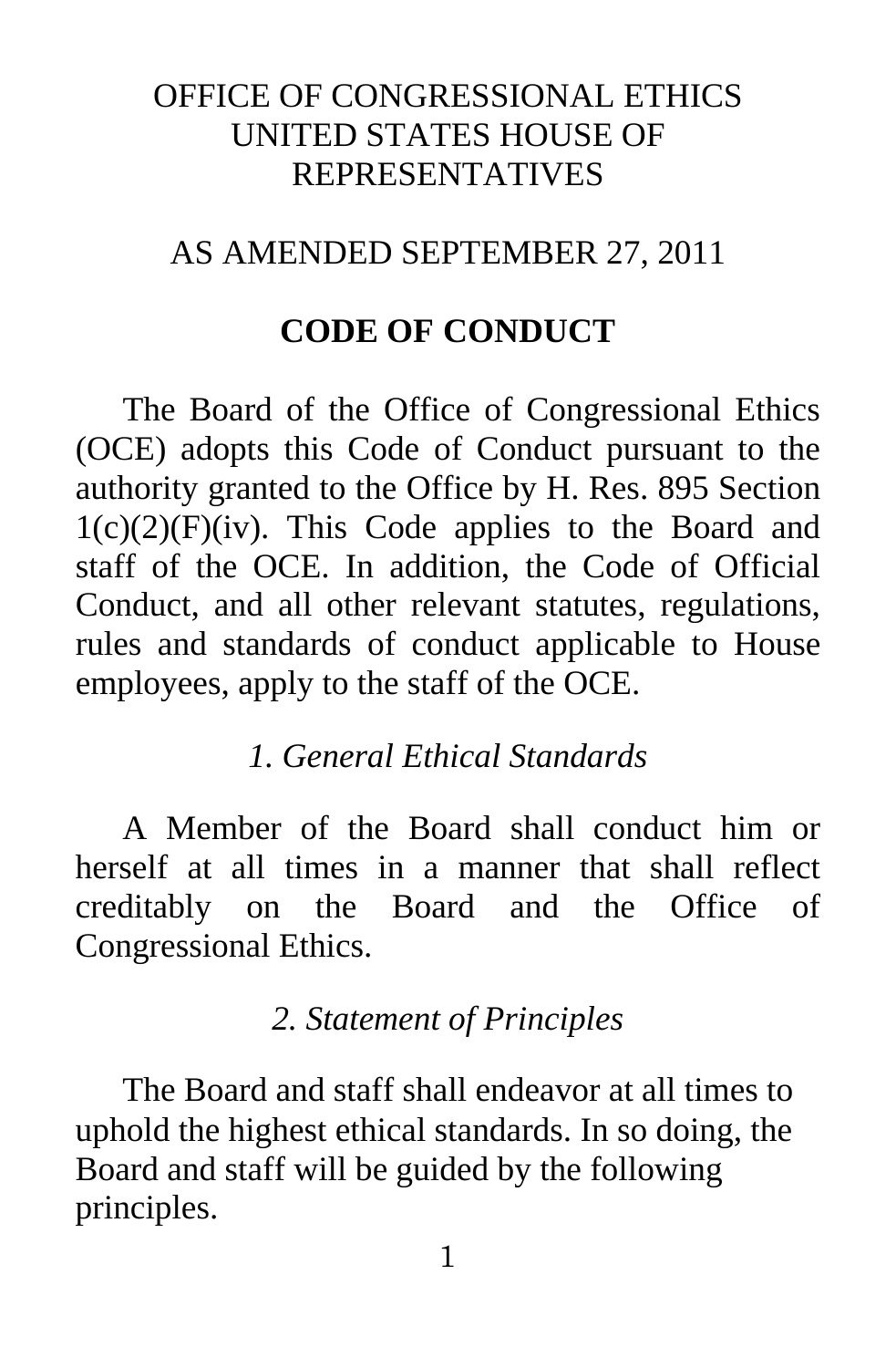(a) Upholding this Code and applicable rules of the U.S. House of Representatives in all activities of the OCE;

(b) Discharging all official duties in a nonpartisan manner;

(c) Maintaining objectivity in the review of all allegations against any Member, Officer or staff person;

(d) Acting in a manner that is faithful to the letter and spirit of the transparency and confidentiality provisions of H. Res. 895 of the 110th Congress;

(e) Serving as good stewards of public funds and House resources; and (f) Remaining free of conflicts of interest.

## *3. Oath of Board Members and Staff*

Before any individual who is appointed to serve on the board (including an individual who is an alternate) or before any individual is hired to be a staff member of the Office may do so, the individual shall execute a signed document containing the following statement: "I agree not to be a candidate for the office of Senator or Representative in, or Delegate or Resident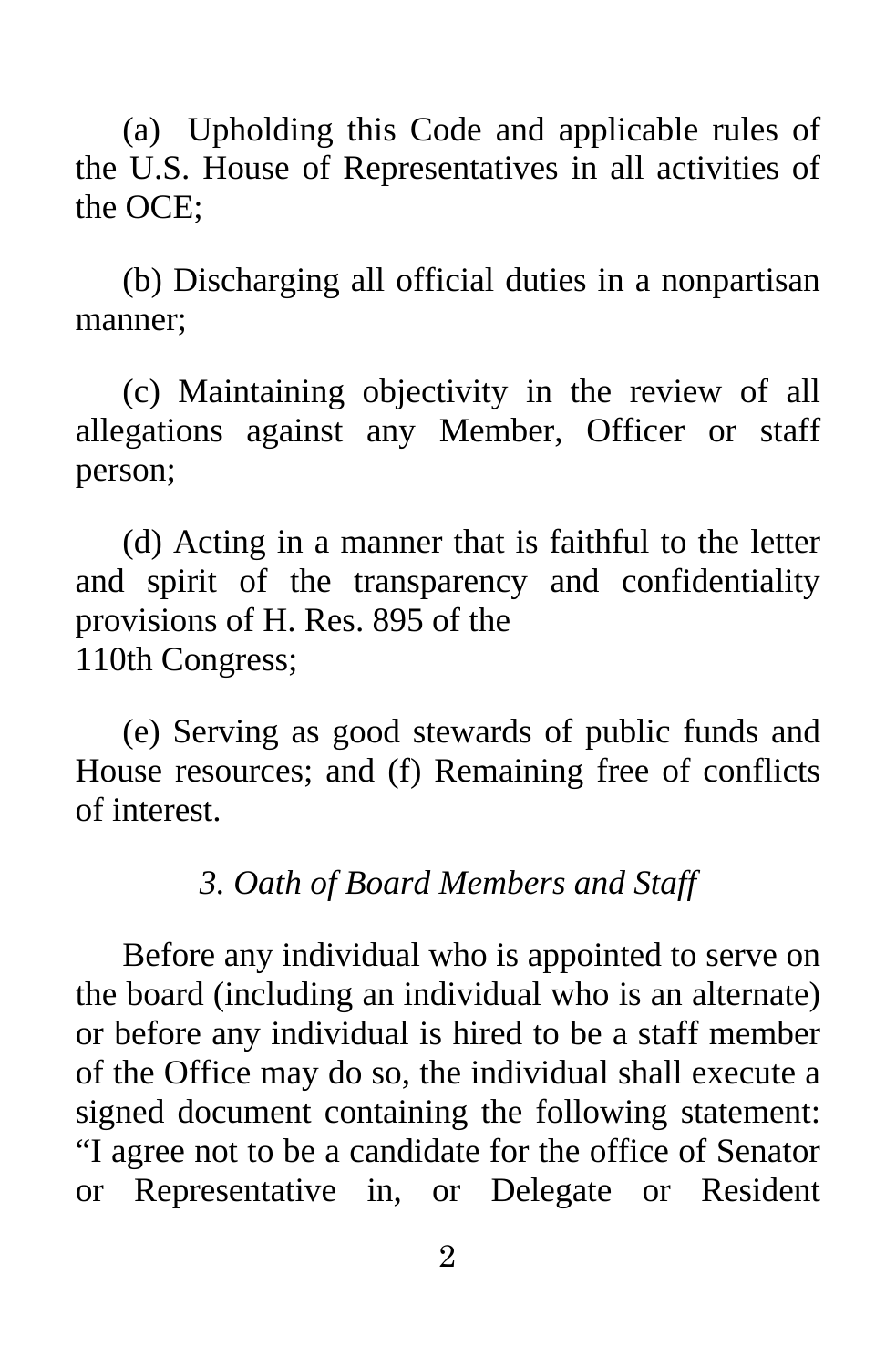Commissioner to, the Congress for purposes of the Federal Election Campaign Act of 1971 until at least 3 years after I am no longer a member of the board or staff of the Office of Congressional Ethics.".

# *4. Compensation, Gifts and Gratuities for Board Service*

A member of the Board may not receive compensation for his service on the Board from any source other than the per diem provided for under H. Res. 895 of the  $110^{th}$  Congress.

A member of the Board may not receive compensation and may not permit compensation to accrue to his or her beneficial interest from any source, the receipt of which would occur by virtue of influence improperly exerted from his or her position on the Board.

A member of the Board may not accept or solicit a gift or gratuity linked to any official action a Board member has taken or is asked to take.

## *5. Financial Disclosure*

Members of the board and senior staff (to the extent required by the House Code of Official Conduct) shall file annual financial disclosure reports with the Clerk of the House on or before May 15 of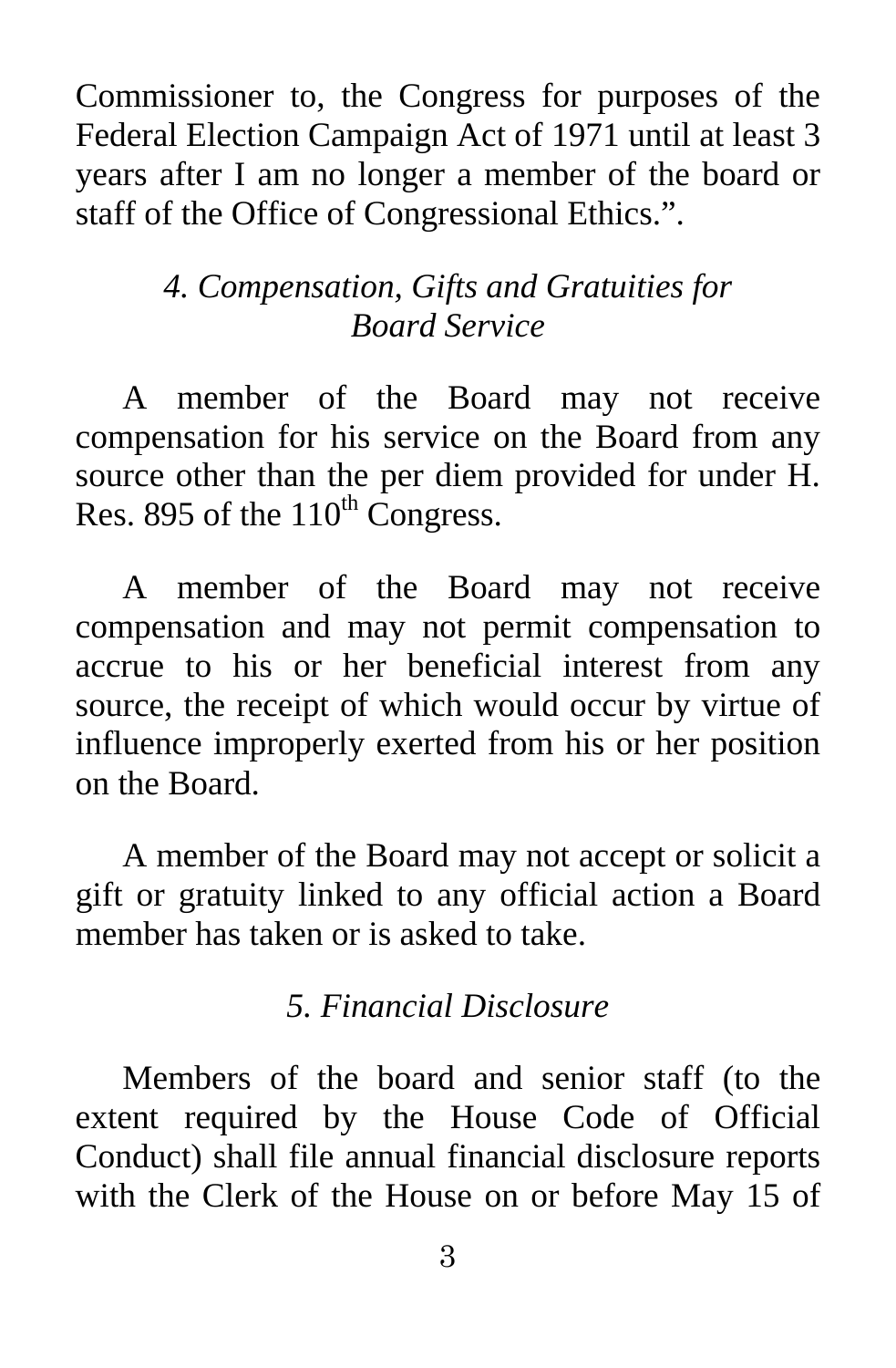each calendar year after any year in which they perform the duties of that position. Such reports shall be on a form prepared by the Clerk that is substantially similar to form 450 of the Office of Government Ethics. The Clerk shall send a copy of each such report filed with the Clerk within the sevenday period beginning on the date on which the report is filed to the Committee on Standards of Official Conduct and shall have them printed as a House document and made available to the public.

# *6. Disqualification for Financial Conflict of Interest*

If any matter before the Board or transaction with the Office involves a close relative, partner, client or business associate of a Board member, or any person or organization with which the board member is affiliated, is negotiating or has any arrangement concerning prospective employment or financial interest, that member:

(1) shall promptly so notify the other members of the Board when that member first learns of the transaction or matter;

(2) shall not participate in any Board action, discussion or deliberation of the matter;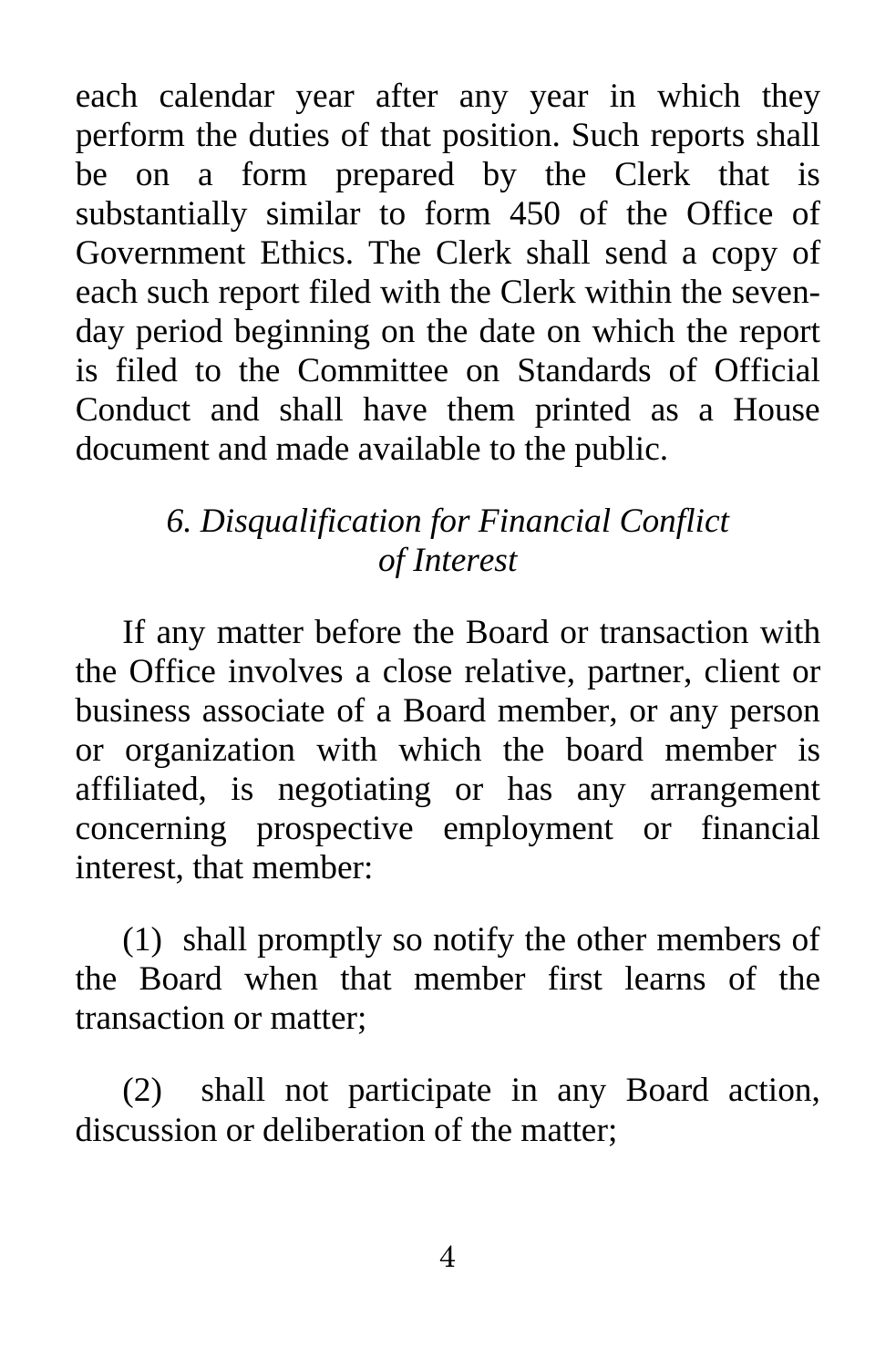(3) shall not at any time discuss the merits or status of the matter formally or informally with any member of the Board, with any current member of the staff, or with any former member of the staff who, while employed by the Office, had access to confidential information about the matter.

(4) shall not at any time examine the Board's files or records pertaining to the matter; and

(5) shall not while the matter is pending before the Board, discuss its merits or status with anyone whose interest gave rise to the disqualification or with their representatives.

In addition, if a Board member has a connection with a vendor, consultant or other contractor with whom the Board is considering entering into any relationship, which would give rise to a perception of conflict of interest, the Board member shall disclose that fact to the Board when the Board member first learns that the Board is considering entering into any such relationship.

Staff shall review the financial disclosure forms submitted by each Board member for any potential conflicts prior to presenting any transaction to the Board in any form.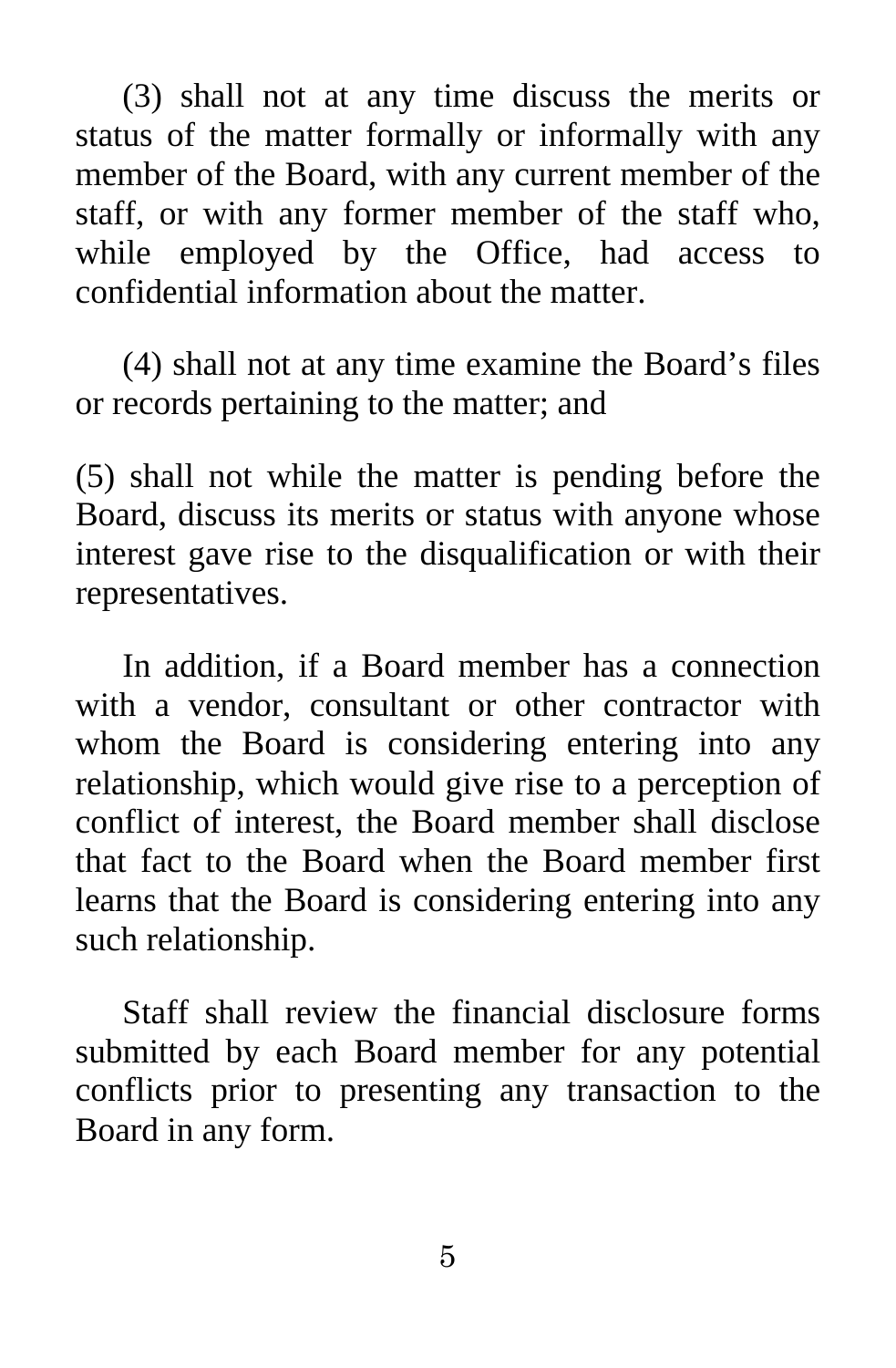The Staff Director shall inform the Board of any matter which presents facts and legal issues similar to those in any other matter which is pending and in which a member of the Board is disqualified from participating. The disqualified member of the Board should thereupon determine whether he should participate in the similar case. That determination should be based on the degree to which resolution of the similar case would be dispositive of the case in which there is the disqualification.

Once a member of the Board has disqualified him or herself pursuant to this section, the staff will not send or otherwise make available to that member any materials pertaining to that matter.

A majority of the Board may vote to disqualify a Board member for conflict of interest.

Notwithstanding the above provisions, if three members of the Board are disqualified from participating in a specific Board action, discussion or deliberation, the disqualified members may nonetheless participate under a rule of necessity.

## *7. Recusal*

A Board member who determines he or she cannot review a mattter before the Board in an impartial manner must recuse him or herself. A lack of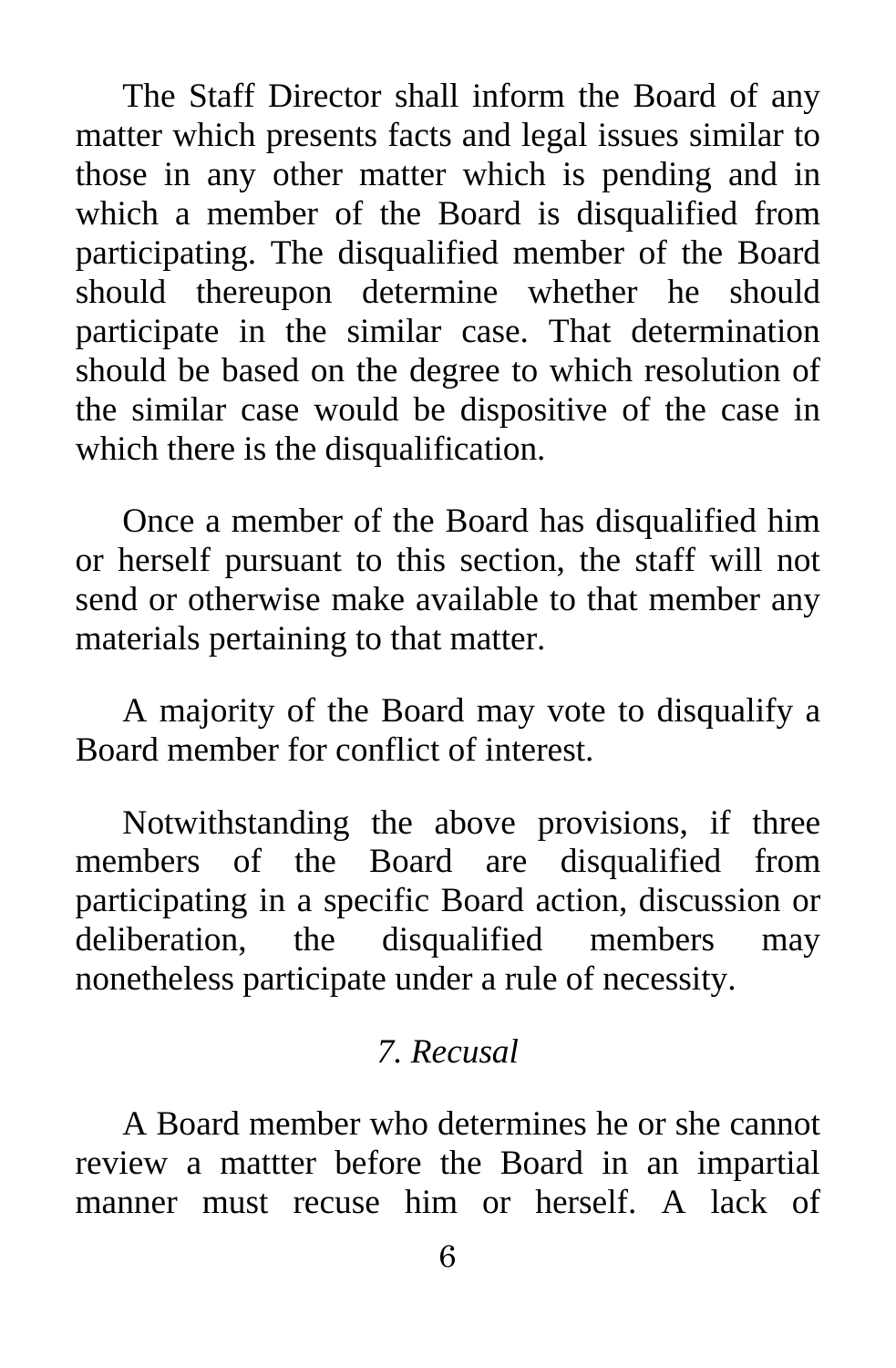impartiality may arise from personal or professional affiliations with a subject or other person involved in a matter before the Board.

A Board member who has engaged in political activity on behalf of a subject, or a subject's opponent in an election, or intends to do so, shall disclose such activity to the Board and shall, if that activity compromises that Board member's ability to act in an impartial manner, recuse him or herself.

Four members of the Board may vote to recuse a member for lack of impartiality.

If a Board member has made a political contribution to a subject or a subject's opponent in any election, or to any entity controlled by a subject or a subject's opponent, or to a legal defense fund either for a subject or a subject's opponent, in any election within the last five years, that Board member shall recuse him or herself from any matter involving allegations against that subject.

## *8. Prohibition on Public Disclosure*

When an individual becomes a member of the Board or staff of the Office, that individual shall execute the following oath or affirmation in writing: "I do solemnly swear (or affirm) that I will not disclose to any person or entity outside the Office any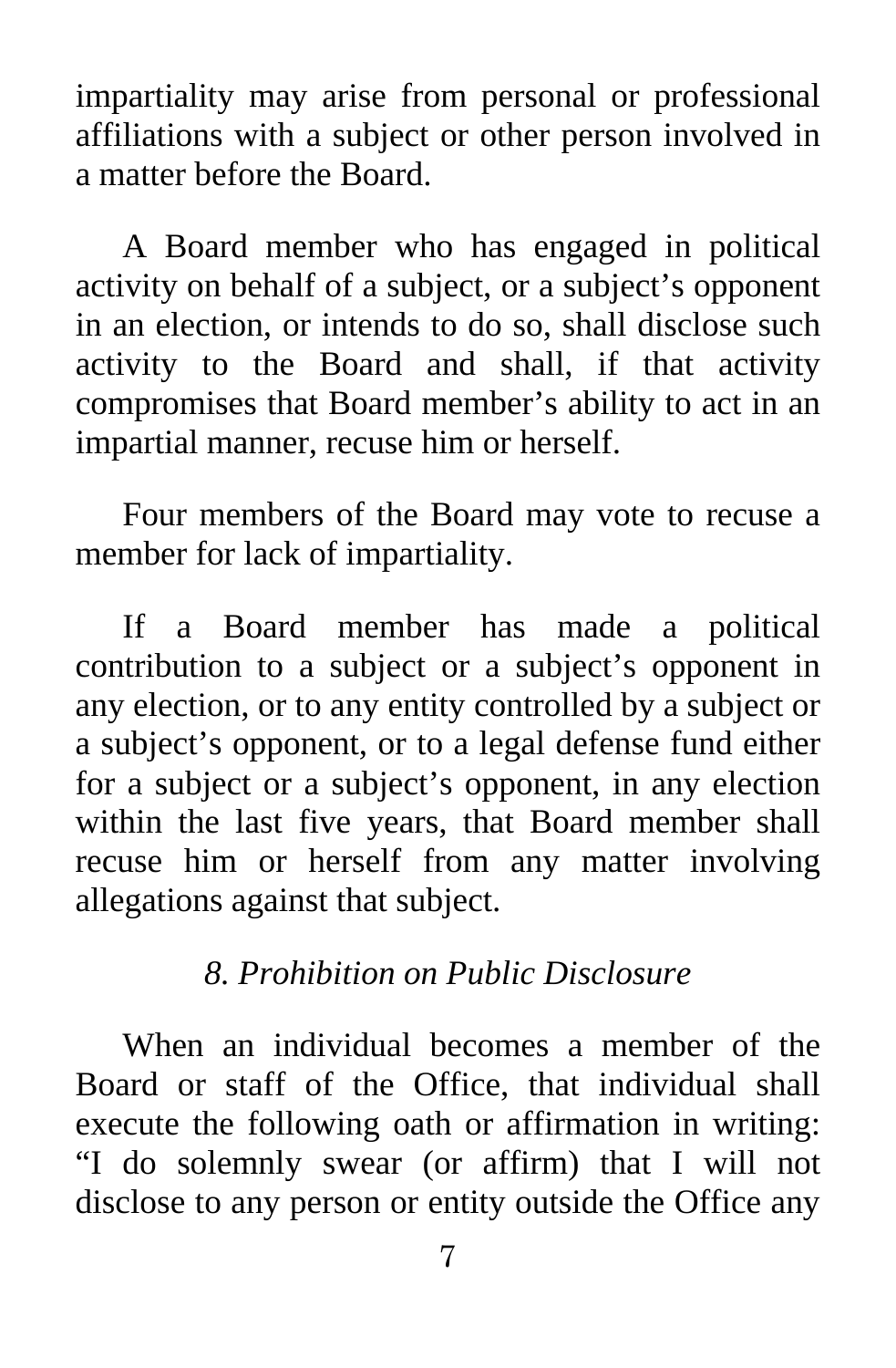information received in the course of my service with the Office, except as authorized by the Board as necessary to conduct as official business or pursuant to its rules." Copies of the executed oath shall be provided to the Clerk of the House as part of the records of the House.

No testimony received or any other information obtained as a member of the Board or staff of the Office shall be publicly disclosed by any such individual to any person or entity outside the Office. Any communication to any person or entity outside the Office may occur only as authorized by the Board as necessary to conduct official business or pursuant to its rules.

All staff and Board members shall abide by the procedures contained in the Office's procedures manual that address prevention of unauthorized disclosure of any information received by the Office.

Any breach of confidentiality shall be investigated by the Board and appropriate action shall be taken.

These provisions do not preclude its report or findings or testifying before the Committee on Standards of Official Conduct by any member of the Board or staff of the Office if requested by such committee pursuant to its rules.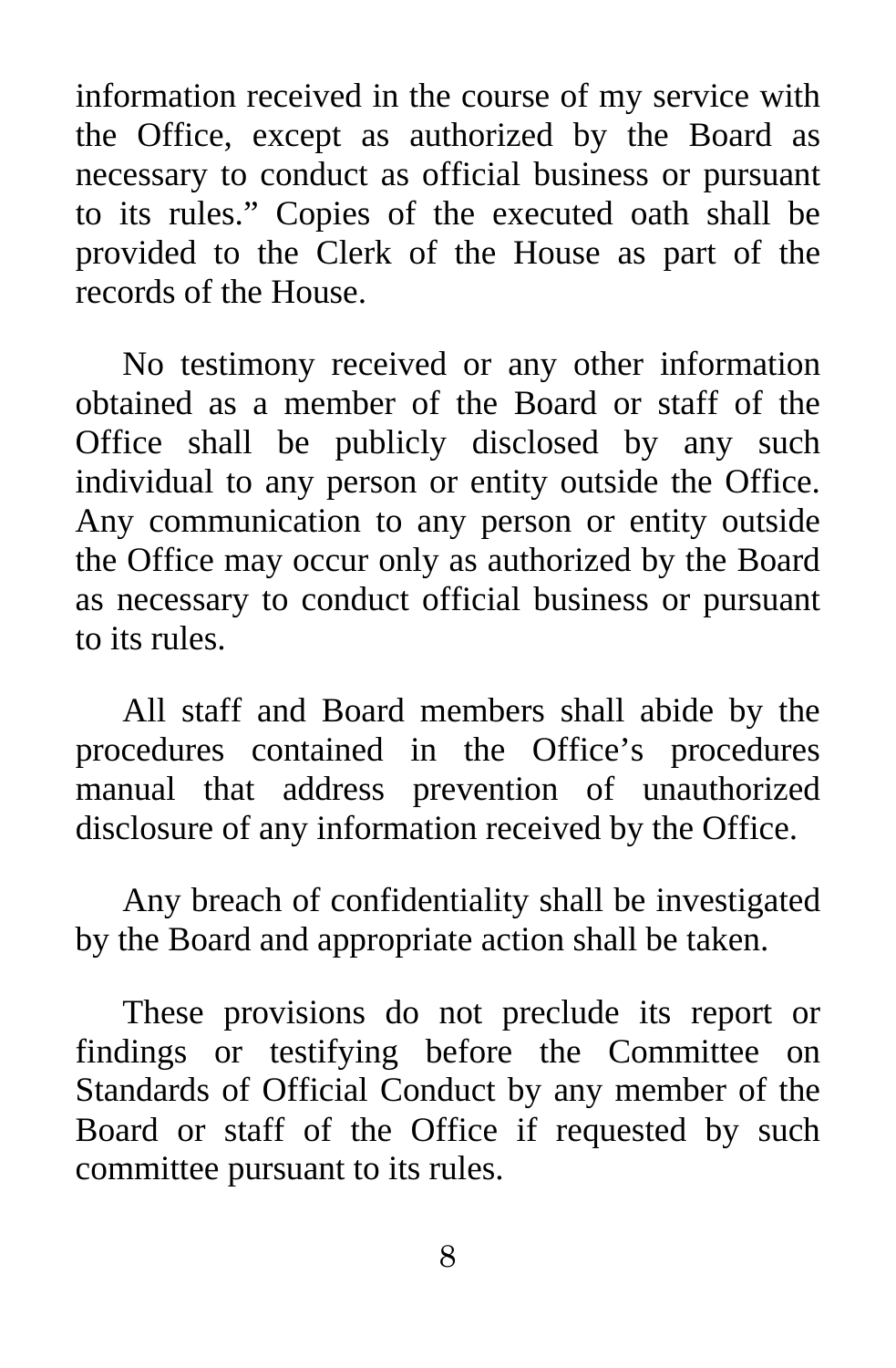## *9. Requirements for Public Speaking by Board Members or Staff*

No member of the staff or Board may accept public speaking engagements or write for publication on any subject that is in any way related to his or her employment or duties with the Office without specific prior approval from the chairman and co-chairman.

> *10. Appearance Before the Office by Former Board Members or Staff*

No former member of the Board or staff shall, after the termination of his or her service or employment, represent any person or entity by making any formal appearance or any oral or written communication with the intent to influence a decision of the Board, until at least one year has elapsed since the termination of his or her service or employment.

#### *11. Anti-Discrimination Policy*

A member of the Board may not discharge and may not refuse to hire an individual as a staff member of the OCE, or otherwise discriminate against an individual with respect to compensations, terms, condition, or privileges of employment, because of the race, color, religion, sexual orientation, gender, marital or parental status, disability, age, national origin or political affiliation of such individual.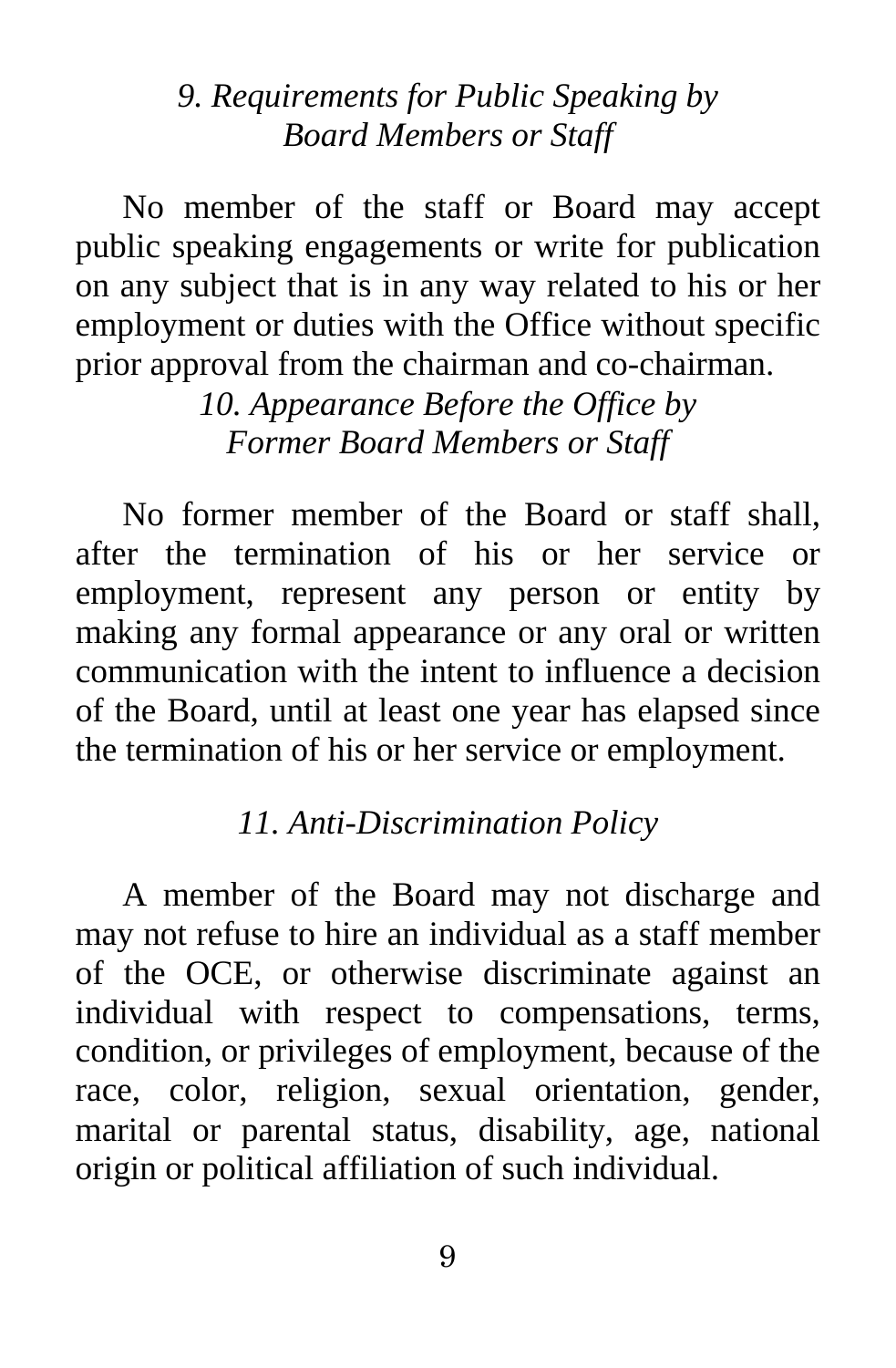## *12. Prohibition on Partisan Activity by Board and Staff*

Each Board member and each staff member shall perform all official duties in a nonpartisan manner.

No member of the staff shall engage in any partisan political activity affecting any election, including making campaign contributions.

No member of the Board shall engage in any partisan political activity affecting an election to the House of Representatives or affecting any election in which a Member, officer or staff of the House of Representatives is a candidate, including making campaign contributions.

Any Board member or staff member whose activity violates this rule shall disclose such activity to the Board and shall be recused pursuant to Rule 7 on any matter affected by the activity.

# *13. Certification and Annual Training*

Each member of the Board and staff shall certify that they have read and agree to abide by the provisions of this Code and to participate in annual ethics training.